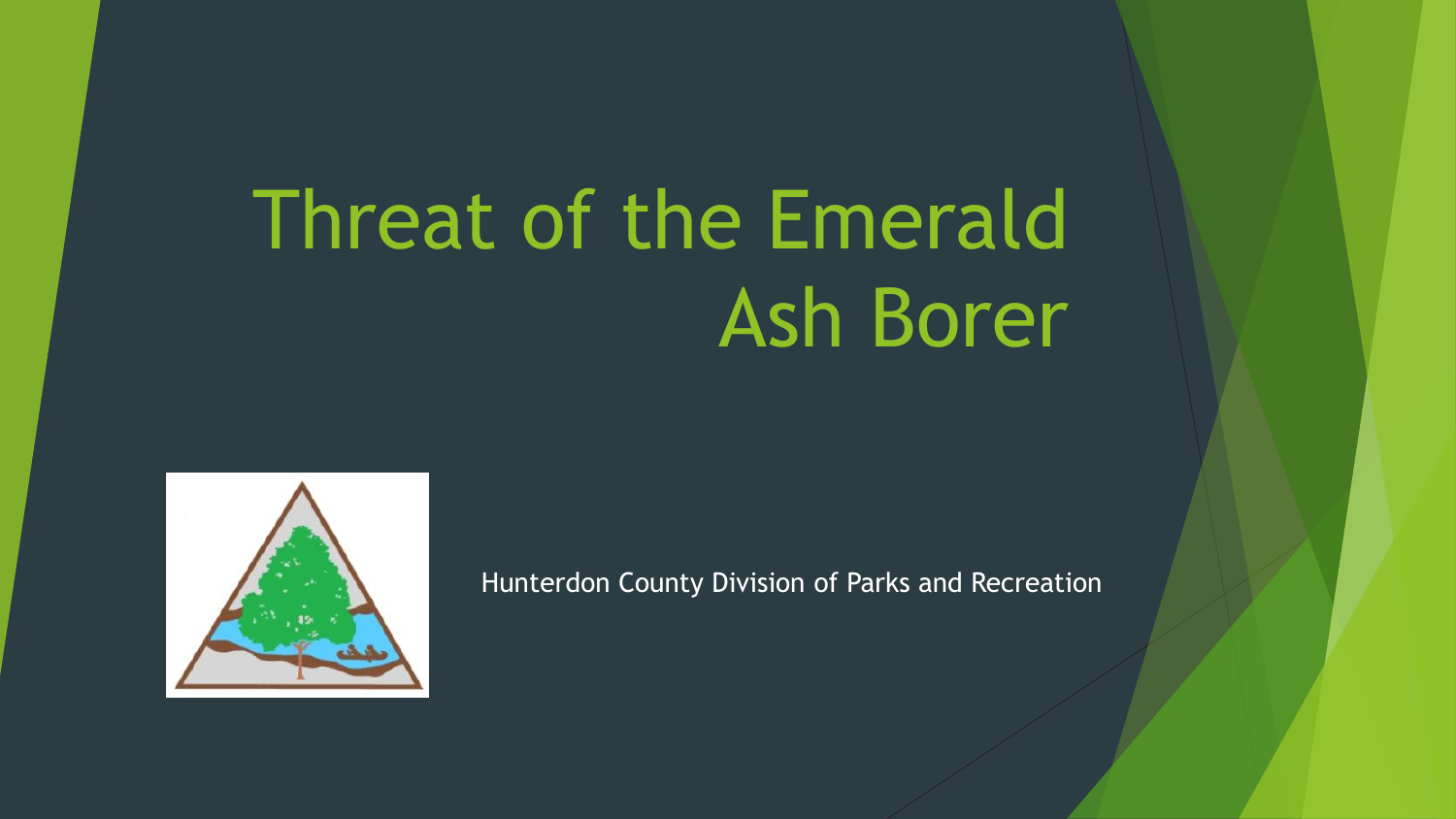#### Ash Trees—threatened with extinction



- The Emerald Ash Borer (EAB) is an invasive flying beetle from China, Korea & Japan.
- Adult beetles are an emerald green, brighter than any other beetle in North America
- Its length is equal to the diameter of a penny
- Larvae are approximately 30mm, cream colored, and have a 10-segmented abdomen.
- The adult form feeds on the edge of the leaves of an ash tree.
- Eggs are laid in the cracks of the bark. When the larvae hatch, they burrow into tree bark and begin feeding on the sapwood.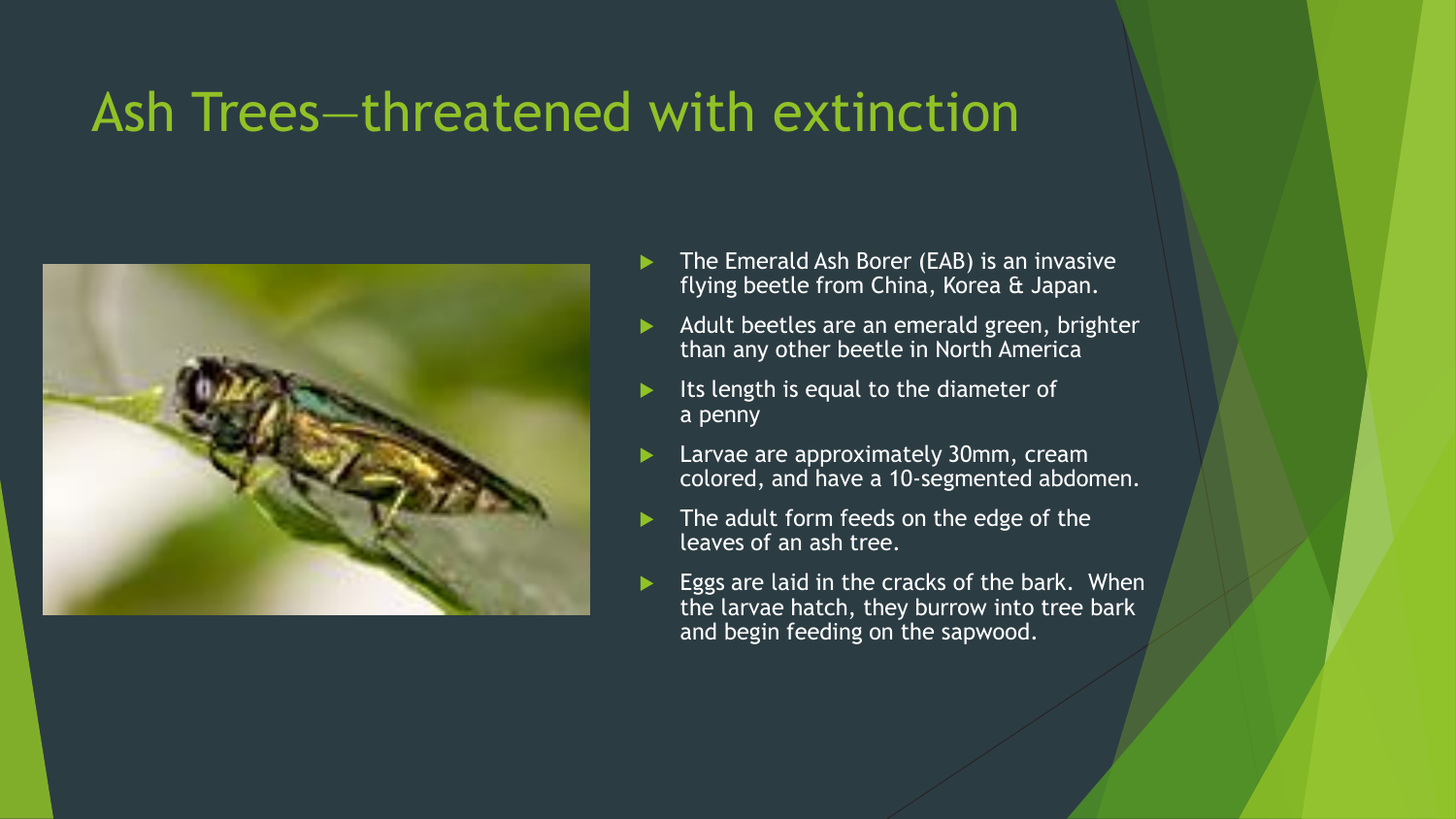# Do you have an ash tree?





#### Opposite Branching Compound leaves 5-9 Diamond-patterned bark



White ash trees grow up to 80 feet tall and have a crown spread of about 50 feet. The white ash is famous for one of its basic wood products—the baseball bat. No other wood has the pliant, strong, yet light qualities of ash wood.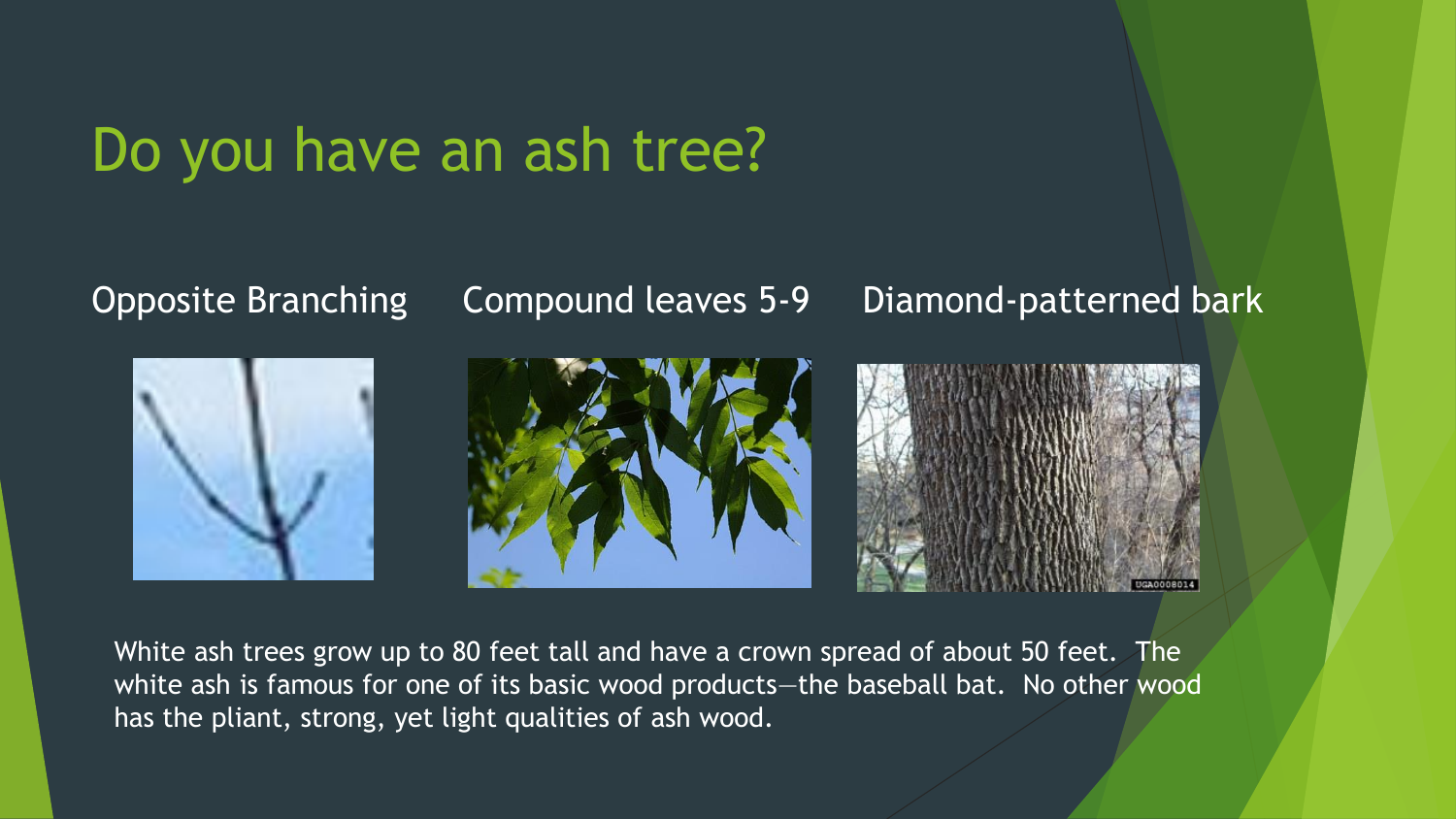## Where is the EAB now?



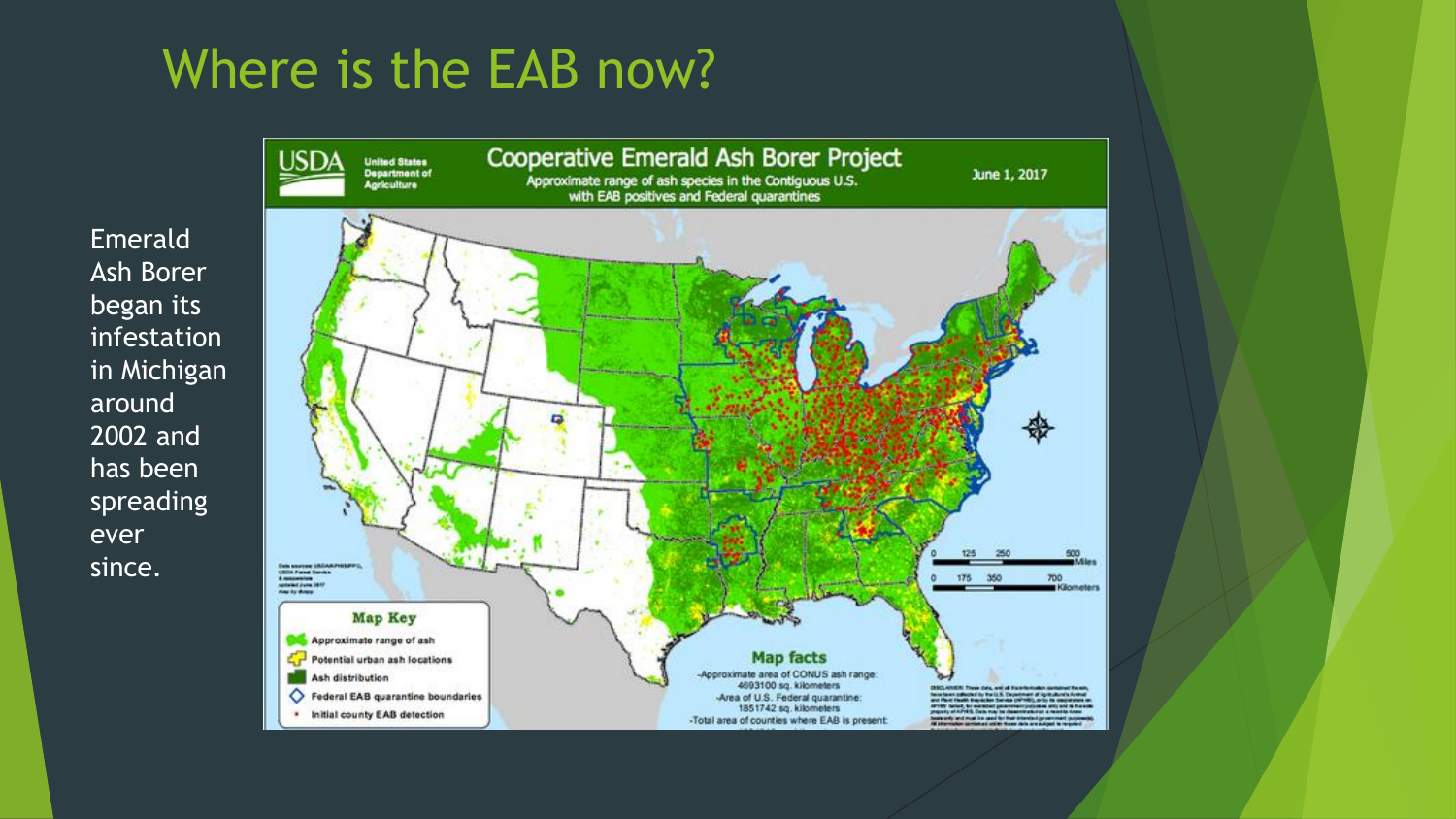### New Jersey

First detection in New Jersey occurred in 2014 and has since spread throughout the State.

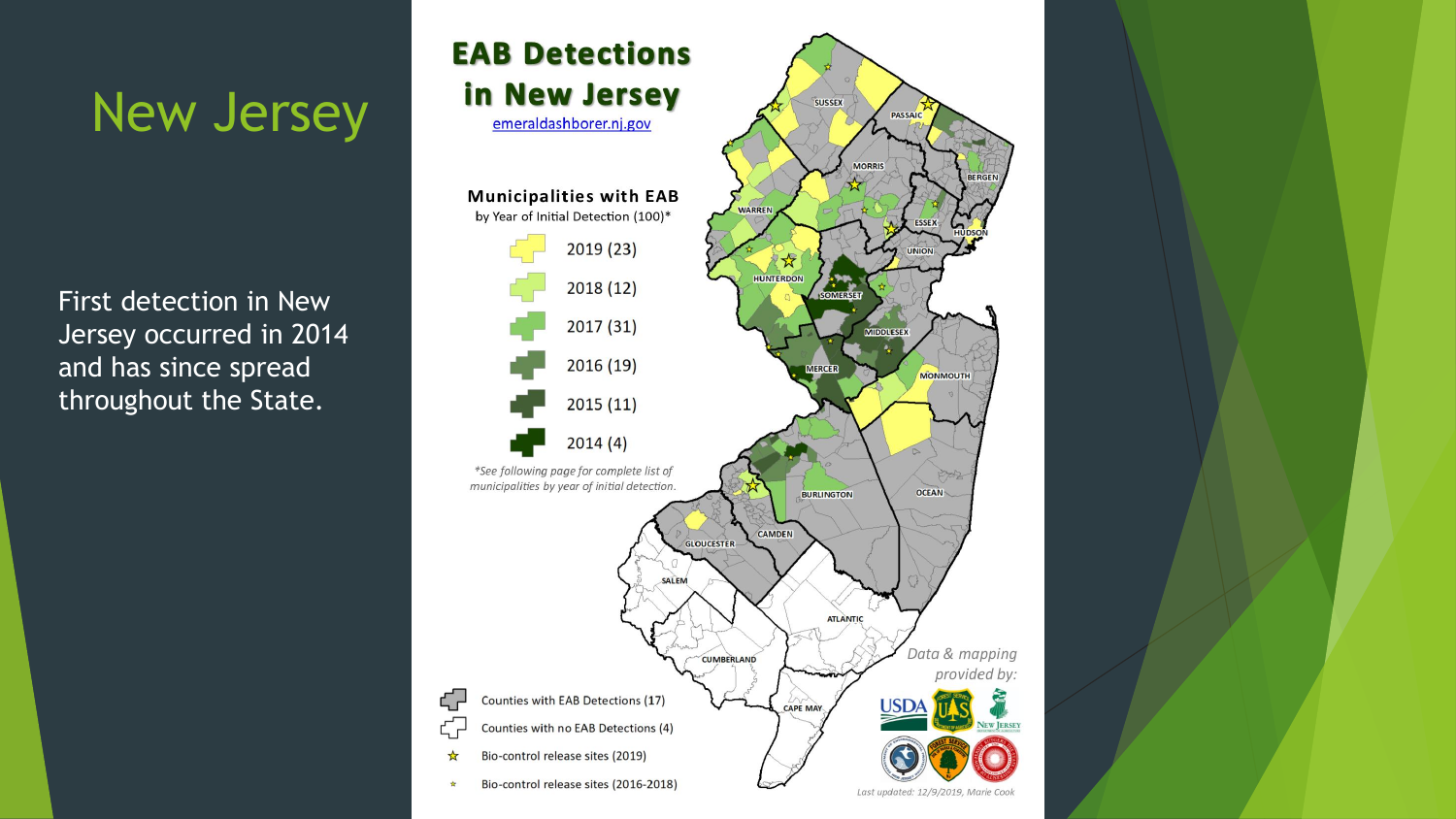#### What does Emerald Ash Borer Do?

Emerad Ash Borer adults emerge in May or early June by creating D-shaped exit holes in the ash trees on the branches and trunks of infested trees. The female adult EAB feeds on the margins of the ash leaf. After feeding, the female EAB deposits eggs in bark crevices or under bark flaps on the trunk or bark. The adult beetle stays active until August. After the egg matures, larvae burrow under the bark and feed on the sapwood - the water and nutrient transporting layer of the tree. When enough of this layer is eaten the infected trees starves and begins to die. The larvae become adult beetles in April or May and start the process again.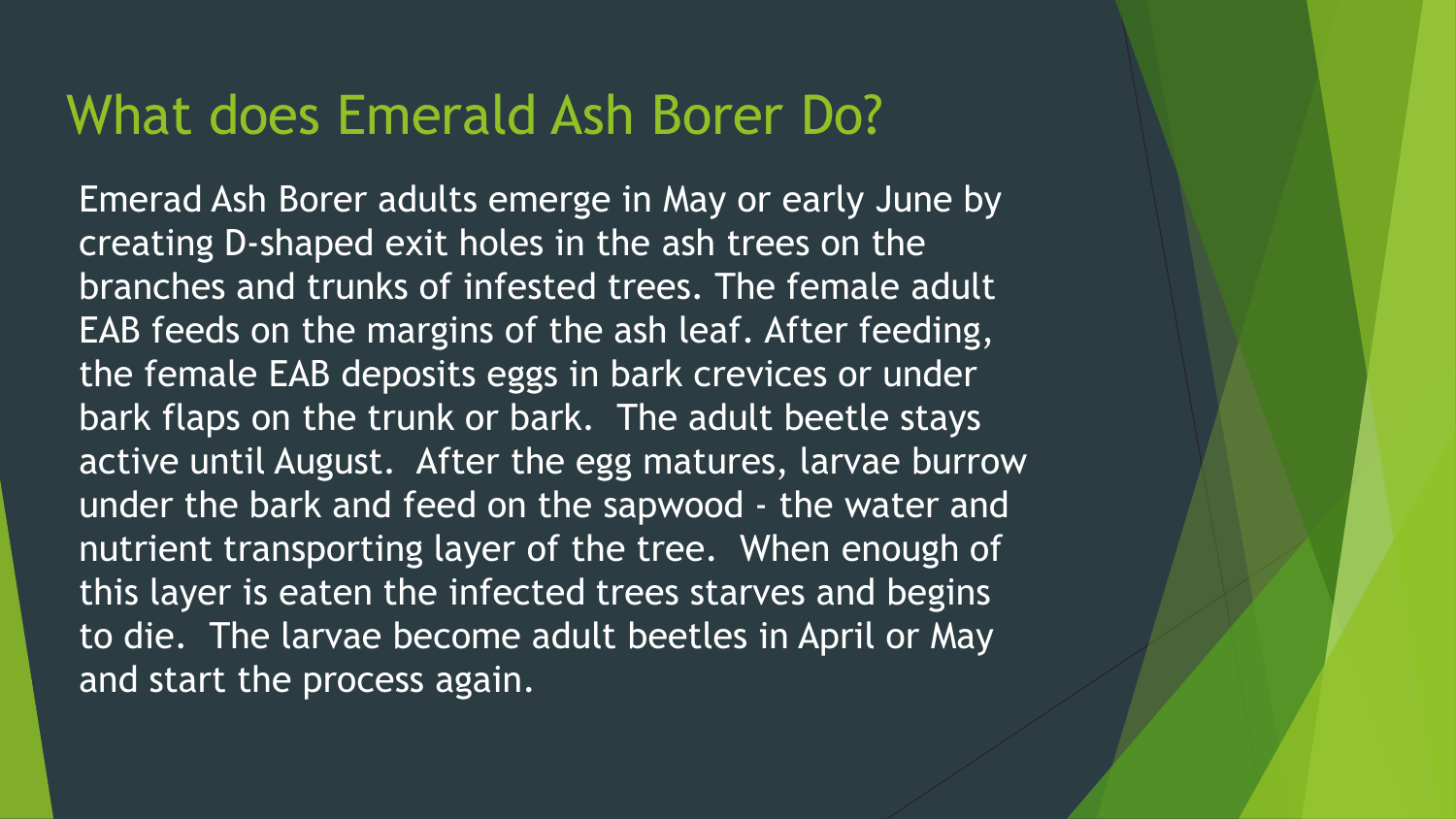# Signs of the EAB

Signs that ash trees are dying or infested:

- Woodpecker activity
- Lack of leaf growth
- Broken branches, bark splits and other damage on the trees
- Exit holes
- Massive flecking of the bark





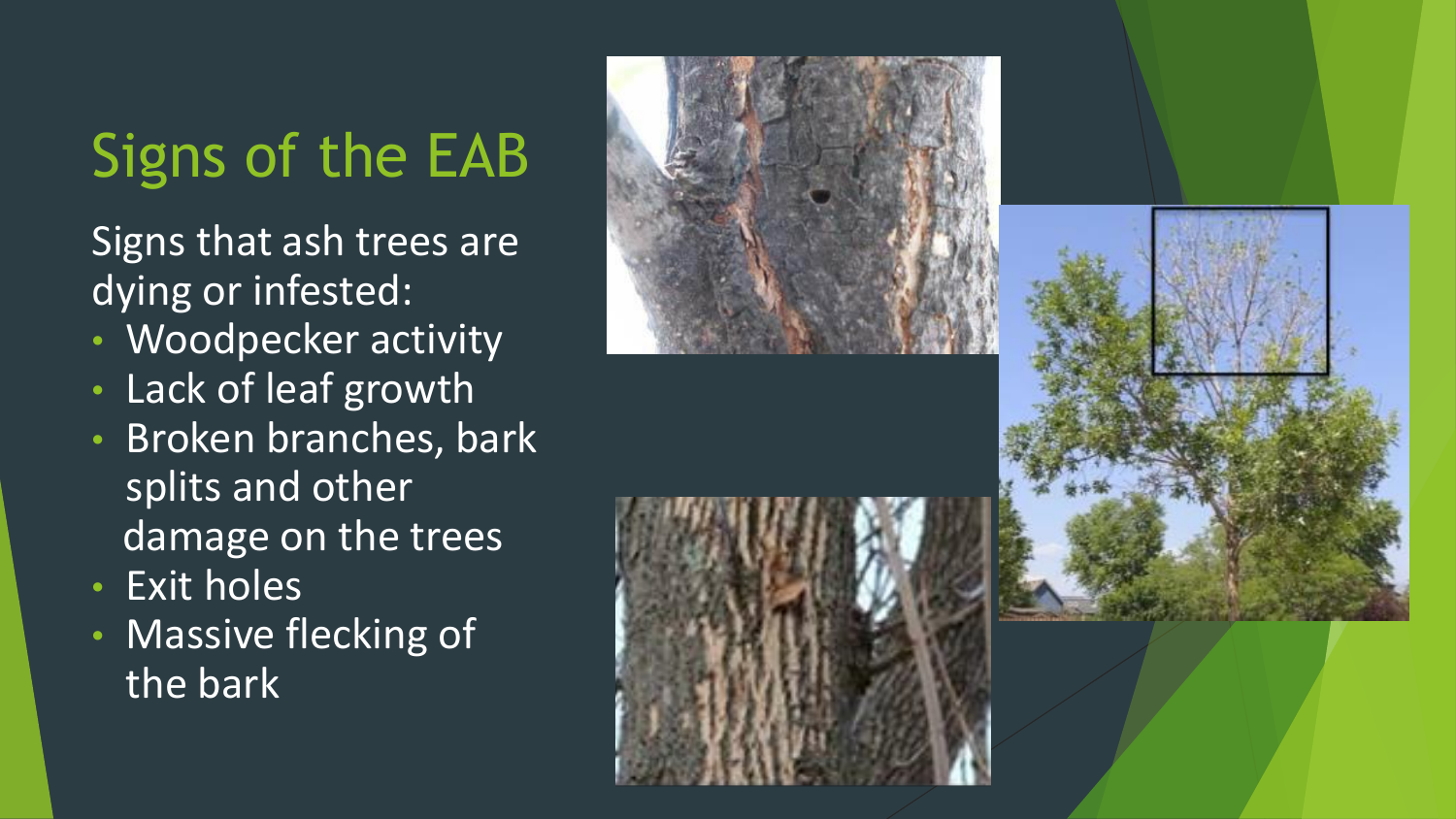#### What to do if you have an affected tree?

- Any trees determined to be a high safety risk should be removed immediately.
- ▶ One should be conscious of their presence and remain a safe distance from any infected tree until a decision and arrangement for its removal can be made.
- $\blacktriangleright$  In wooded areas, the decision to "do nothing" is an option, but it should be a conscious decision with the understanding that the ash trees will become infested if not already infested, and then die and fall. This should only be done in secluded areas where there is no/minimal risk associated with these trees when they die.